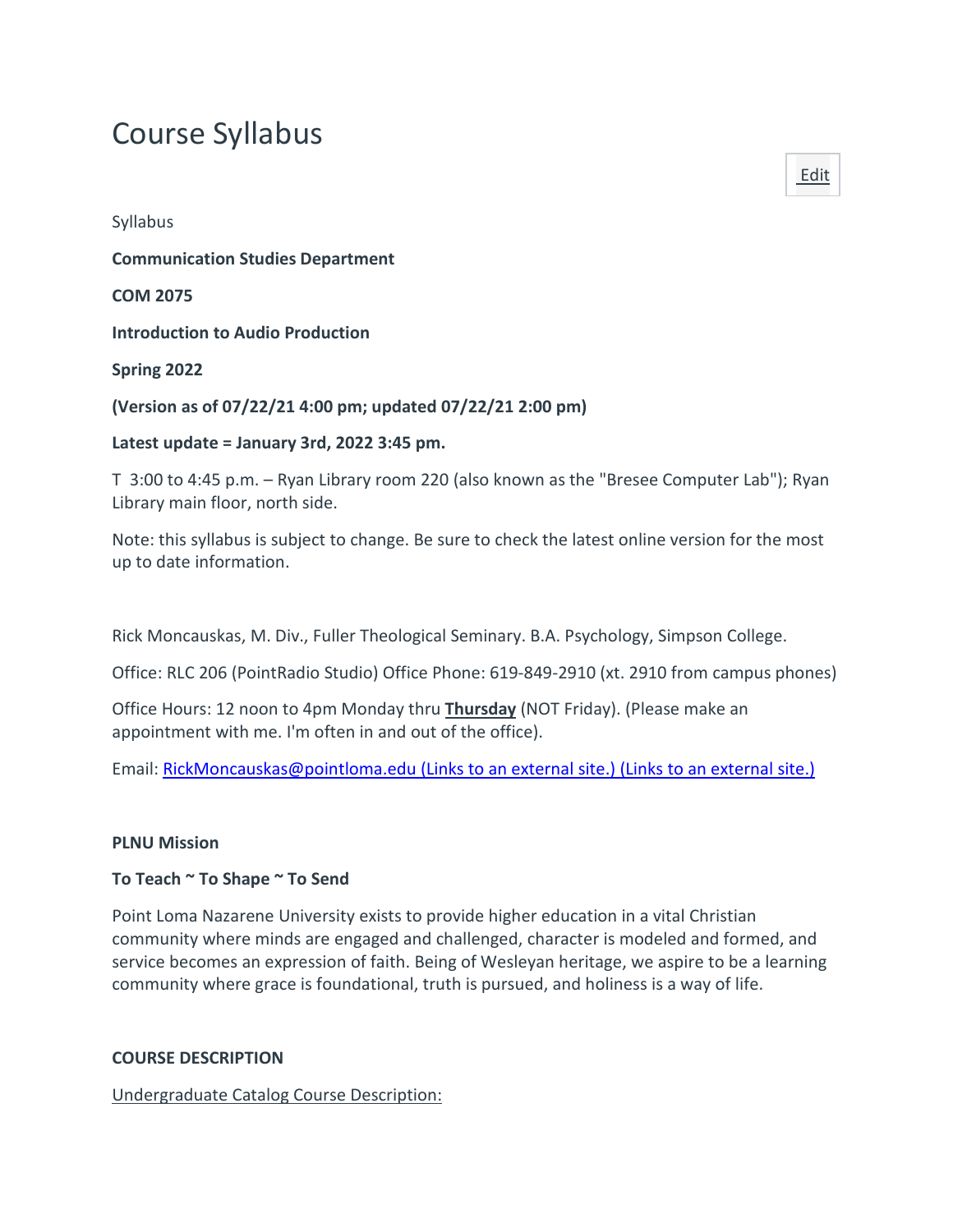*A basic course that provides students with skills in writing and production of audio content for radio (e.g., commercials, promotional announcements, PSAs, podcasts), TV and Film (multi-track recording, mixing and sound effects). Course deals with announcing, acoustics, and microphones. Required for media communication majors and other students desiring to work at Point Radio.*

This course will be taught with an eye (or ear) to understand the effects sound has on our experience of media (and life). And, conversely, how sound can be used to create/suggest effects within individuals encountering the media programming students will create/produce within the Media Communication major and when they work in media in the post-university world of work. An emphasis on an understanding of the pre-cognitive/non-rational/subtextual nature of sound will be a frequent topic of discussion. The course content should be useable by all students in relation to media consumption and construction, even if a career in this field is not contemplated.

# Learning Outcomes:

By the end of this semester, you should be able to:

- Demonstrate technical skills of digital audio recording and editing.
- Correctly and creatively write and produce a radio commercial; a program promotional announcement and a five minute podcast.
- Evidence collaborative abilities by working in an audio production team and/or having a radio show partner.
- Demonstrate a beginning/developing appreciation for the psychological power of sound/audio to influence emotional involvement in radio/audio/media/film programming and to be able to identify many of the techniques used to create those emotional/psychological effects.
- Demonstrate a beginning understanding of the role of the "aesthetics of narrative" as a tool for encouraging audience involvement in radio/audio programming.

# Required Text:

Alten, S. R. (2012) First Edition. *Working with Audio*. Course Technology, Cengage Learning, Boston, Ma.

# Required Software:

Adobe "Audition". Link

= [https://www.adobe.com/creativecloud/buy/students.html?sdid=1NZGDDHQ&mv=search&ef](https://www.adobe.com/creativecloud/buy/students.html?sdid=1NZGDDHQ&mv=search&ef_id=Cj0KCQiAyJOBBhDCARIsAJG2h5dIEBg6He-Rua4PESJXVkNPynGj-SAr2IhftoTzgh4sw2tT6YCtojQaAqRlEALw_wcB:G:s&s_kwcid=AL!3085!3!474768586523!b!!g!!%2Bcreative%20%2Bsuite%20%2Bstudent) [\\_id=Cj0KCQiAyJOBBhDCARIsAJG2h5dIEBg6He-Rua4PESJXVkNPynGj-](https://www.adobe.com/creativecloud/buy/students.html?sdid=1NZGDDHQ&mv=search&ef_id=Cj0KCQiAyJOBBhDCARIsAJG2h5dIEBg6He-Rua4PESJXVkNPynGj-SAr2IhftoTzgh4sw2tT6YCtojQaAqRlEALw_wcB:G:s&s_kwcid=AL!3085!3!474768586523!b!!g!!%2Bcreative%20%2Bsuite%20%2Bstudent)

[SAr2IhftoTzgh4sw2tT6YCtojQaAqRlEALw\\_wcB:G:s&s\\_kwcid=AL!3085!3!474768586523!b!!g!!%](https://www.adobe.com/creativecloud/buy/students.html?sdid=1NZGDDHQ&mv=search&ef_id=Cj0KCQiAyJOBBhDCARIsAJG2h5dIEBg6He-Rua4PESJXVkNPynGj-SAr2IhftoTzgh4sw2tT6YCtojQaAqRlEALw_wcB:G:s&s_kwcid=AL!3085!3!474768586523!b!!g!!%2Bcreative%20%2Bsuite%20%2Bstudent) [2Bcreative%20%2Bsuite%20%2Bstudent](https://www.adobe.com/creativecloud/buy/students.html?sdid=1NZGDDHQ&mv=search&ef_id=Cj0KCQiAyJOBBhDCARIsAJG2h5dIEBg6He-Rua4PESJXVkNPynGj-SAr2IhftoTzgh4sw2tT6YCtojQaAqRlEALw_wcB:G:s&s_kwcid=AL!3085!3!474768586523!b!!g!!%2Bcreative%20%2Bsuite%20%2Bstudent) (Links to an external site.) (about \$20/month subscription)

Rogue Amoeba's "Fission". Link = <https://rogueamoeba.com/fission/> (Links to an external [site.\)](https://rogueamoeba.com/fission/) About \$30 total.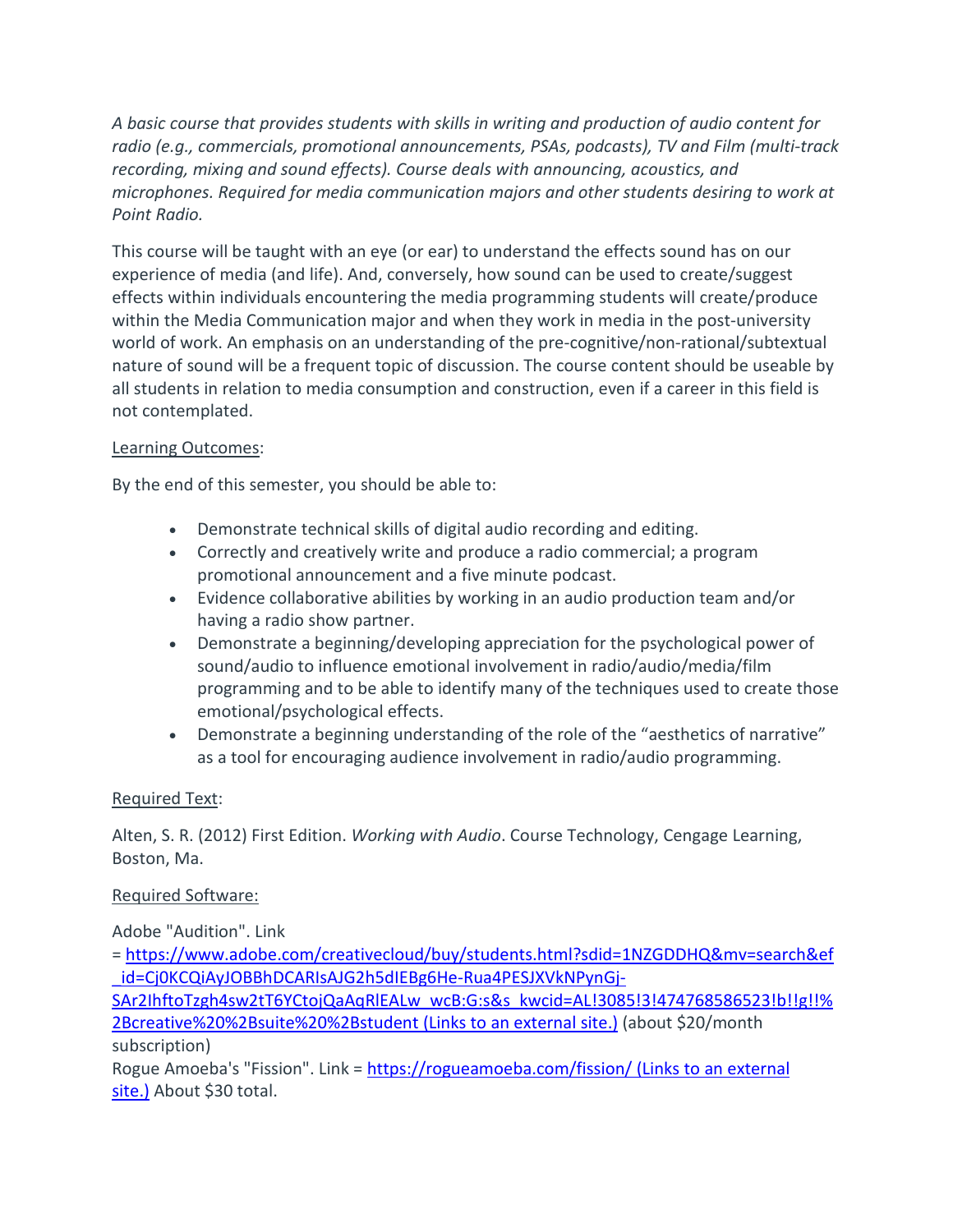Course Requirements:

- All assignments must be uploaded to Canvas before the beginning of class on the dates indicated in Canvas. Audio projects must be correctly exported in MP3 format from Audition for uploading to Canvas. Assignments must be proofed in "Fission" before uploading to Canvas. Assignments that are late or submitted in any other manner or format than MP3 will not be accepted and **will receive zero points.**(Note: this is the OFFICIAL policy of this professor and this course.)
- In an online production environment, students will need to record and edit audio remotely on either their cell phone or laptop computers. The software for audio editing is Adobe Audition (it is part of the Adobe "Creative Suite.") There are a number of audio recording applications (apps) on both Android and iOS smartphones.
- All students must use Adobe Audition to complete assignments in this class. Demonstrating competency in this program is part of your grade. Using other equipment or software is unacceptable and puts the quality of your productions and, thus, your grade at risk. (You must use Fission to proof your projects before you turn them in. This is required.)
- Students are expected to complete assigned readings by the dates they are due and to be prepared to discuss and/or present on those topics in our regular face-to-face class meeting time. Reading quizzes will be given throughout the semester. Many assignments will be due the following Sunday night, before midnight, the week after the assignments are given in Canvas. Exceptions to this general rule will be brought to your attention.
- Production projects may be played during class for discussion. Comments directed toward the producer should be constructive and given in a courteous manner.
- Projects are to be completed by the individual student unless indicated otherwise. Grades for projects that require teamwork will be given to the entire team and team members may be asked to grade the contribution of other members of their production team.
- All written documents are to be created and edited in Microsoft Word (do not submit documents in Apple "pages" or any other word processing format. Do not submit written documents as .pdf files, either. (This is the Adobe "Acrobat" format.) All written documents must be submitted with the MS (= Microsoft) .docx extension. If you do not submit "Word.docx" files for your written assignments you will lose points on the assignment.
- You may use Google Slides (or PowerPoint) for any "teaching presentations."
- Formatting your "file names" (when you turn in a word.docx or .mp3 file, for example). File names for your projects must include: 1) your last name as part of the file name; 2) a short version of the assignment name and 3) a version number for your file (ie. Usually something like this "moncauskasAuditionCompetencyV01.mp3).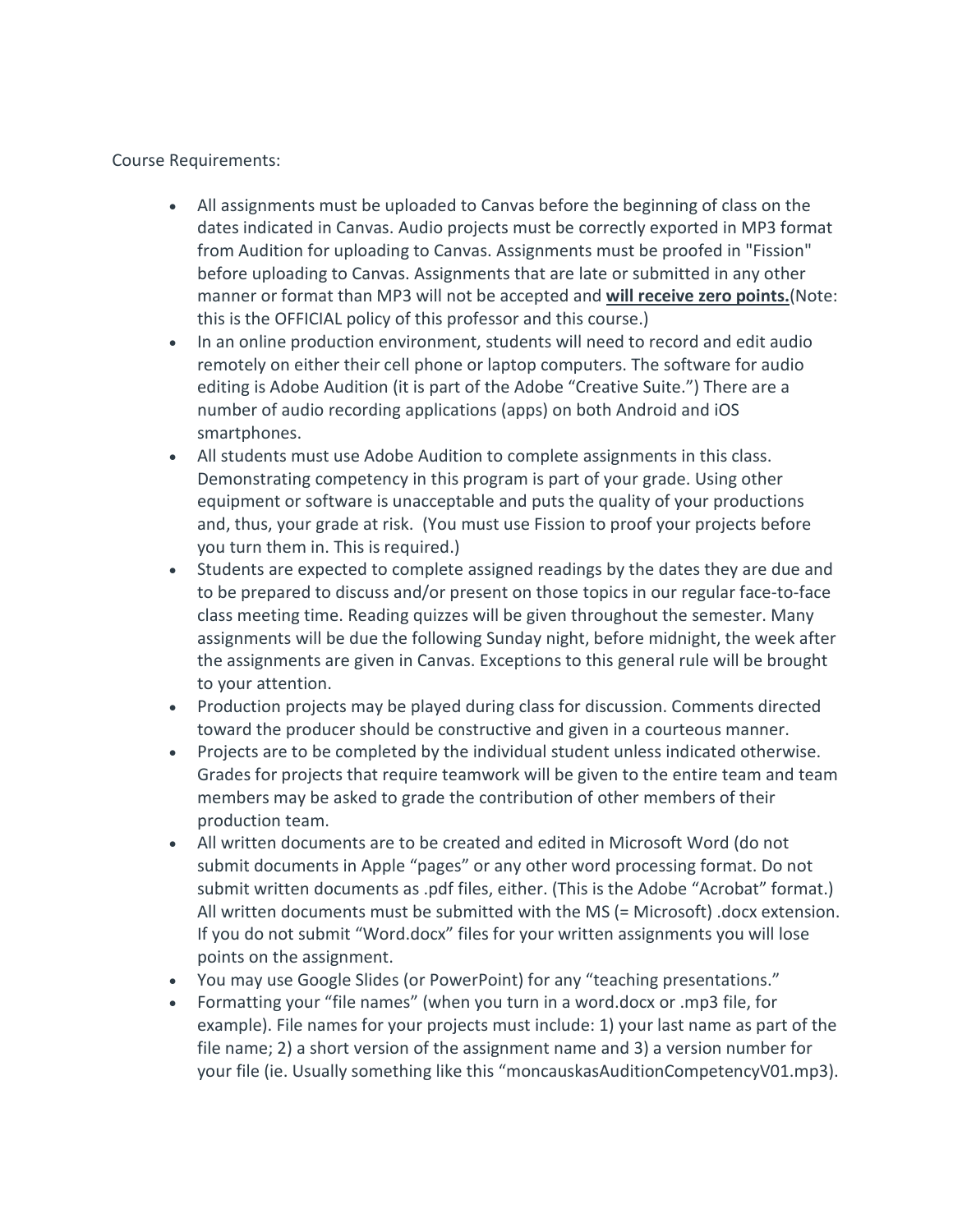- You MUST use the forms that I provide when I provide them. They will be located in the week's assignment list. Do not write up an assignment without the use of the form provided. You will lose points if you do and you will be told to submit the proper document as well.
- Students must take both exams at the days and times listed in the syllabus.
- It is the expectation of the school that students will do (roughly) two to three hours of homework for every "credit hour" of class. As this is a two-unit course, **you are expected to put in between four and six hours of homework for this class per week.** Having said that, the amount of homework will vary by week. Some weeks there might not be much. The next week might be more than average. There should be an "average" of four to six hours of homework, for this class, per week.
- All audio editing will be done on computers using Adobe Audition & Rogue Amoeba Fission. If you need assistance editing a project, come to the Studio between 5 pm and 10 pm Monday thru Thursday. There will be radio station staff who can assist you with your editing project.
- *Three editing workstations, mics and headsets are available for your use in the PointRadio Studio. Because audio workstations may be shared with other classes, plan ahead and schedule production and editing time early. Editing stations are only available at posted days and times that coincide with the days and times the TV studio is open (normally: Monday thru Thursday 12 pm to 10:30 pm. Closed Friday, Saturday, Sunday and school holidays.). Other possible times are limited to when the library is open. There is no access to the PointStudios when the library is closed. The inability to secure equipment or editing time due to lack of planning is not an excuse for not completing an assignment. Portable digital audio recorders are also available for check-out from the TV studio across the hall.*

# **PointRadio Participation:**

- *All students in this course will participate in a weekly commitment to the operation of Point Radio. That is, you will have a radio show (usually with a partner). You are expected to start on time, end on time and follow the format specifications for PointRadio (formerly known as KPLR). All "broadcasts" are to be recorded, trimmed, "normalized" and uploaded with clear identification for credit. You are expected to create/participate in 10 weekly "broadcasts" for minimum credit (maintenance of your course grade). If you complete fewer than 10, your final grade will be reduced depending on the number of programs produced & uploaded. More programs produced and uploaded may give you additional point value to your final grade.*
- *Students have the sole responsibility for their commitments to the campus radio station and will face significant penalties when those obligations are not met. On-air shifts must be covered even if the person cannot be there due to illness or extenuating circumstances. You must provide me with documentation for missing an air shift due to illness or emergency.*
- *The student MAY switch duties with another person in the class. However, this must be arranged a minimum of 48 hours in advance and the PointRadio manager (not*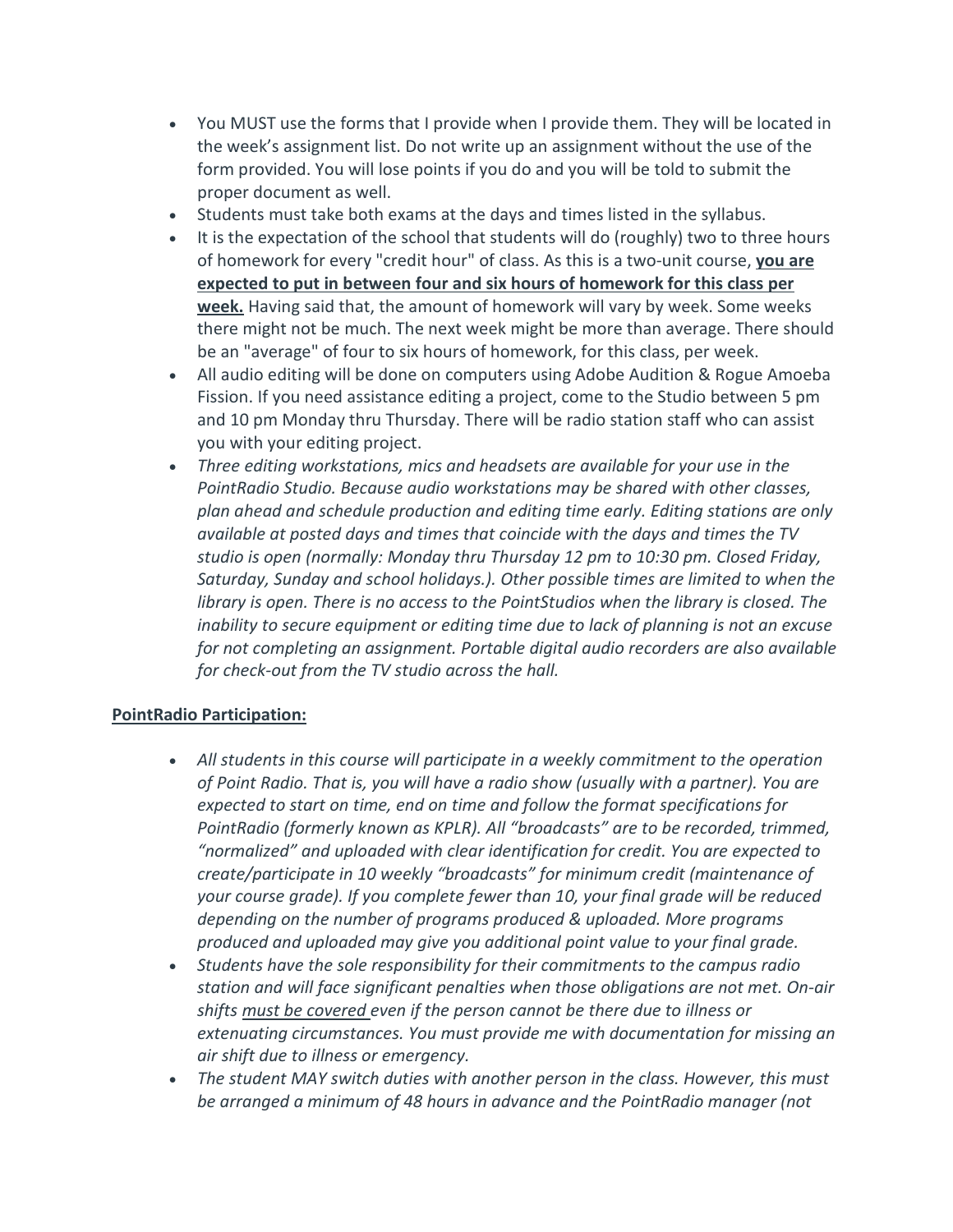*the Professor) must be notified of the change prior to the person's air shift or other responsibility.*

- *News personnel carry the same responsibilities as on-air personalities. Contact the Station Manager before noon if you cannot participate in your air shift due to illness or emergency situation.*
- *Failure to cover air shifts without a documented excuse will result in a penalty of 10% off the student's final course grade for each occurrence.*
- *In addition to on-air work, students in this class will be asked to assist with PointRadio events. Failure to follow through on these commitments will result in a deduction of PointRadio participation points.*

# Attendance:

- Attendance will be taken in all class sessions. As noted in the university catalog, students who miss 10% of class sessions (that means 1.5 sessions) will be reported to the Vice Provost of Academic Administration. Missing 20% of class sessions (that means 3 sessions for Com2075) will result in the student being de-enrolled from this course. This rule will be strictly enforced.
- Lessons are cumulative. That is, what you do **next week** will build upon what you learned to do **this week**. Missing class sessions will cause the student to do more work than simply attending the class sessions. (Remember missing ONE session of 2075 is like missing a whole week of another class. We only meet once a week.)
- The communication industry is time sensitive. Professionals in this business succeed or fail depending on their ability to meet deadlines and follow through on commitments. Now is an excellent time to develop good habits. With this in mind, students are expected to be on time to class. Entering the session after class has started is disruptive to other students and to the continuity of the session. Attendance is taken promptly at the time class is scheduled to begin. If you are not present when I take attendance, you will be counted as late or absent. Students who are chronically late may be asked to withdraw from the class. In this business being "on-time" means you are "late."
- Attendance in class means that you are fully attending to the course (ie. don't multitask). Students, who choose to read/watch other things on the internet, use their cell phone, text, engage in irrelevant and disruptive conversations, study for their next class, etc… will be asked to put their "extra-curricular" activities away or they may be singled out by the professor for disruptive/distracting behavior. There are no exceptions to this policy. Laptops and cell phone use are part of being in the online environment, but "multitasking" is myth. It is really "task-switching", and every time you switch between "tasks" you lose your place in the discussion or you will miss necessary context for completing your tasks. You will slow down the class and misunderstand your assignments. If violations of this policy are repeated, the professor will take appropriate action to keep the class sessions on track.
- In the event that you miss class, you will be expected to get notes, handouts, and assignments from someone in class. (Your radio partner, if you have one, would be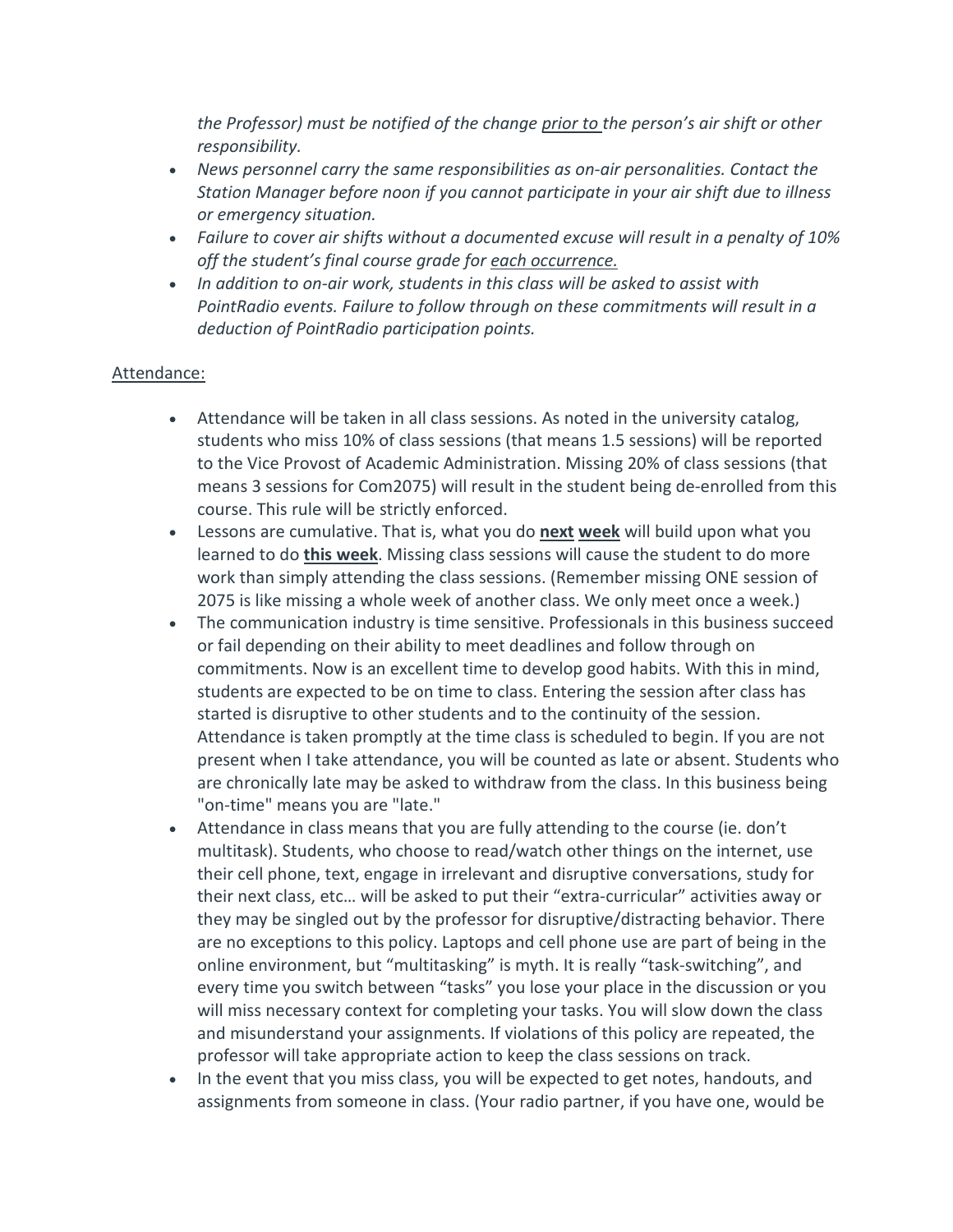an excellent candidate.) You may also access the recorded Zoom if one exists. **Do NOT ask the Professor for notes.** You are responsible for missed material and should try to make a friend or two in this class that you can count on.

• It is the student's responsibility to maintain his or her class schedule. Should the need arise to drop this course (personal emergencies, poor performance, etc.), the student has the responsibility to follow through (provided the drop date meets the stated calendar deadline established by the university), not the instructor. Simply ceasing to attend this course or failing to follow through to arrange for a change of registration (drop/add) may result in a grade of F on the official transcript.

# Technology Policy

Students should only be using their laptop computers for class activities. If you are found to be doing activities unrelated to class on your laptop appropriate action will be called for (see above). Unless you are asked to use your cell phone for a class assignment, put cell phones face down, out of reach, with the sound "off" for the entire class session. Making personal audio or video recordings of class sessions are not allowed (except as directed by the instructor). Students may not mass distribute course content in any form without permission of the instructor.

PLNU Zoom Etiquette for Students (if necessary):

- For each class session, you should do your best to **have open both Zoom and Canvas**. Most classes will use both online platforms during your class sessions.
- Have a **plan for taking notes** (ideas: paper and pencil, digital notepad, Word/Pages doc). We may post recordings of our Zoom class sessions on Canvas, but you should also try to capture your thoughts and questions in the moment.
- Try to log online to our class meeting from a **quiet, distraction-free environment**. We have little time together; let's try to maximize it!
- **Avoid multitasking.** You'll retain the discussion better if you refrain from replying to emails or text messages during the class meeting.
- Keep your **audio on mute** until you want to speak. We must work together to limit background noise wherever possible.

○ When you are speaking, let others know that you are finished by saying something like, "That's all," or "I'm done," or "Thank you," so that everyone knows you have finished your comments.

• If possible, enable your **video** so that we can see you and connect with you. There are times when you may need to disable video (for instance, in order to minimize the activity on your internet connection or if there is a lot of activity going on in your video). If you are able to turn on your video, please limit the distractions and treat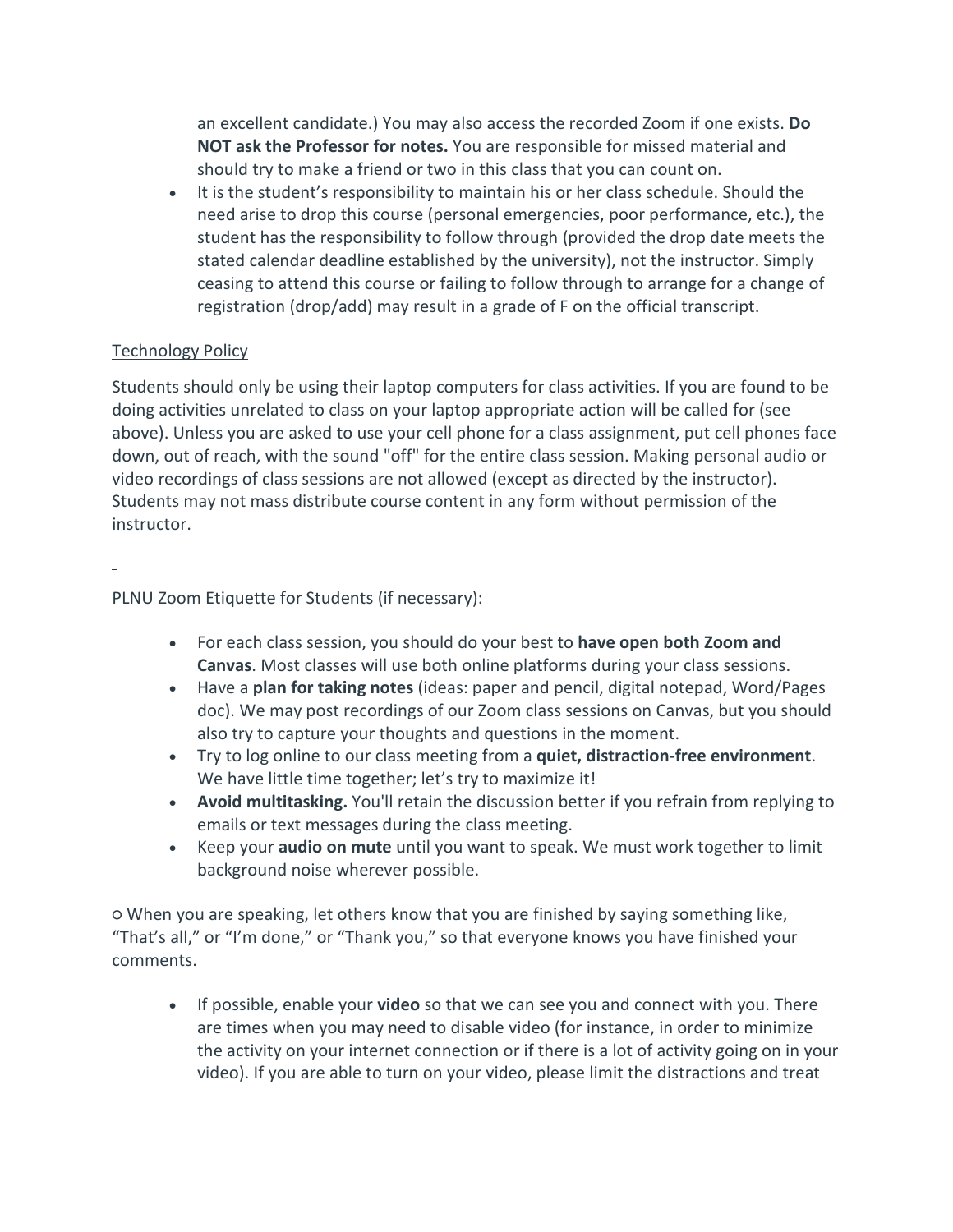this Zoom meeting in the same way you would if you were sitting in class. Eating, talking to others off screen, playing with pets, etc. can be very distracting.

○ Be aware of your surroundings. Your professor and classmates can also see BEHIND you. Make sure that there is nothing in the background (traffic, other people, a pile of laundry) that may distract from the class. While it is not necessarily the best choice to attend class from your messy bedroom, it may be the only place you can find peace and quiet away from roommates or family members. If that is the case, you can employ a Virtual Background to hide what you don't want to be seen.

- Many of you are probably used to the **chat feature** on Zoom. However, here is a little primer: On the bottom of the Zoom window, click on "Participants" and "Chat." Two pop-up windows will open on the right side of your screen.
	- o When you want to speak, use the "Raise Hand" feature (on the bottom left of the Participants window). Be sure to unmute yourself to talk.
	- $\circ$  If for some reason the professor does not see your hand raised, please feel free to unmute your mic to interrupt.
	- $\circ$  Use the Chatbox to make a point or ask a question. Remember that Chat is public, and may be recorded, and archived.
- Finally, with regard to your **appearance on Zoom**, remember that even though you may be alone at home, your professor and classmates can SEE you! While attending class in your pajama bottoms is a tempting option, you'll want to make sure that you are presenting yourself in a professional manner. Put on a clean shirt. Brush your teeth. Wash your face.

# Notice to Students with Disabilities

While all students are expected to meet the minimum academic standards for completion of this course as established by the instructor, students with disabilities may require academic accommodations. At Point Loma Nazarene University, students requesting academic accommodations must file documentation with the Disability Resource Center (DRC), located in the Bond Academic Center. Once the student files documentation, the Disability Resource Center will contact the student's instructors and provide written recommendations for reasonable and appropriate accommodations to meet the individual learning needs of the student. This policy assists the University in its commitment to full compliance with Section 504 of the Rehabilitation Act of 1973, the Americans with Disabilities (ADA) Act of 1990, and ADA Amendments Act of 2008, all of which prohibit discrimination against students with disabilities and guarantees all qualified students equal access to and benefits of PLNU programs and activities.

# Academic Dishonesty

Students should demonstrate academic honesty by doing original work and by giving appropriate credit to the ideas of others. As stated in the university catalog, "Academic dishonesty is the act of presenting information, ideas, and/or concepts as one's own when in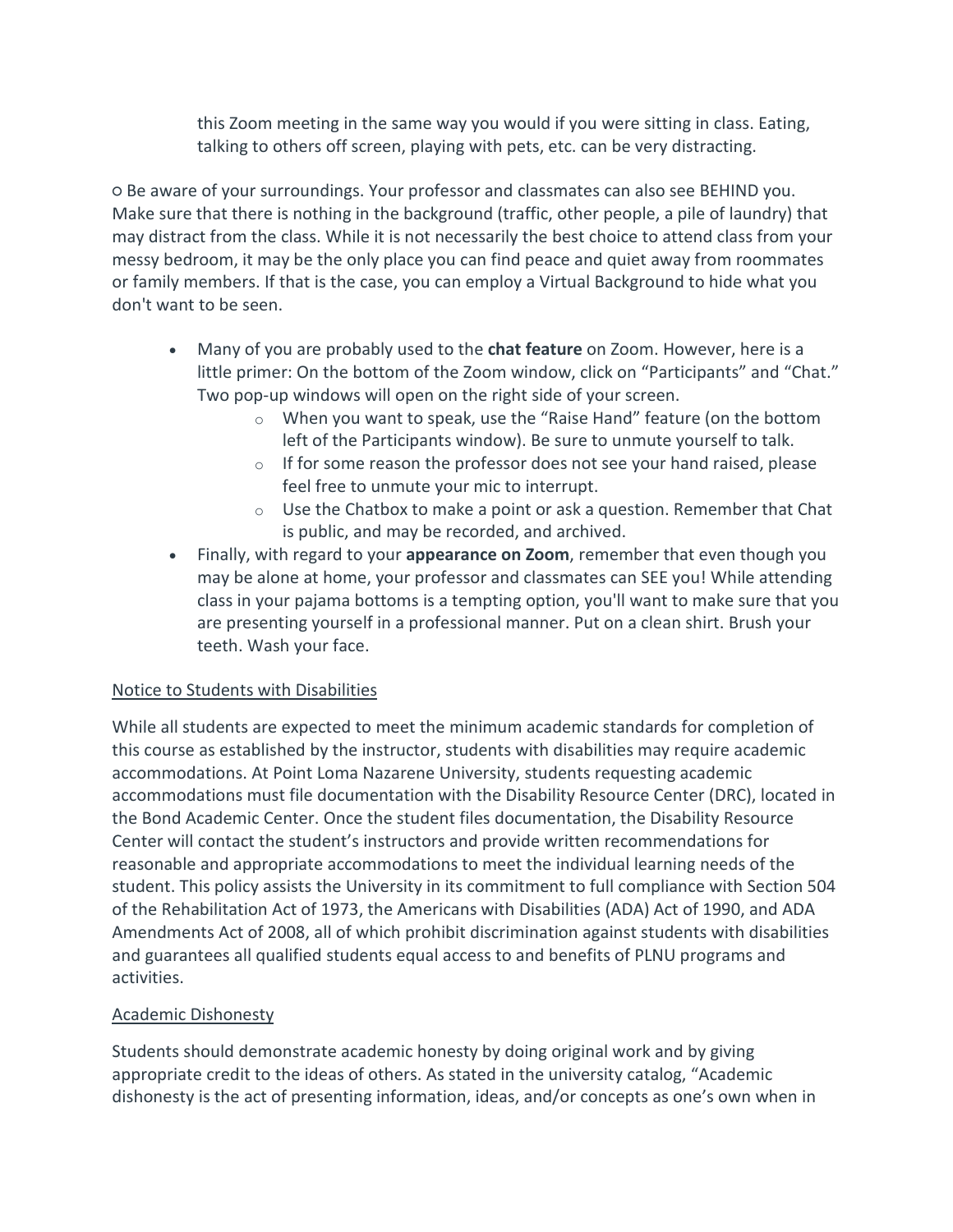reality they are the results of another person's creativity and effort. Such acts include plagiarism, copying of class assignments, and copying or other fraudulent behavior on examinations." Essentially, if you turn in work that is another person's work, without giving credit to the original person, it is plagiarism and is punishable by an automatic failing grade in this class (see PLNU's Academic Policies for more details). It is also possible to be expelled from PLNU if the student is found to be in the habit of dishonesty.

## FERPA Policy

In compliance with federal law, neither PLNU student ID nor social security number should be used in publicly posted grades or returned sets of assignments without student written permission. This class will meet the federal requirements by distributing all grades and papers individually. Also in compliance with FERPA, you will be the only person given information about your progress in this class unless you have designated others to receive it in the "Information Release" section of the student portal. See Policy Statements in the undergrad student catalog.

## Changes to Syllabus:

The instructor reserves the right to make amendments, additions or deletions to this syllabus. It is each student's responsibility to stay current and be aware of any changes. The online syllabus will be the most current. If substantial changes are made to the syllabus you will notified.

# Official Means of Communication:

The official means of communication at Point Loma Nazarene University is the "university email". Your communications MAY be informally done using texting or other methods, but those are not official. If you must communicate with the professor concerning class attendance, grading, projects, policies or any other serious school business topic, you must do it by email. Other methods are NOT official.

#### Grading

Grades are based on the percentage system listed below. This enables students to keep track of their total score and to estimate their grade at any point in the semester.

| Assignments (relative points as listed) | 55% |
|-----------------------------------------|-----|
| Participation & Attendance              | 15% |
| Reading quizzes                         | 10% |
| Exams (Mid-term & Final)                | 20% |